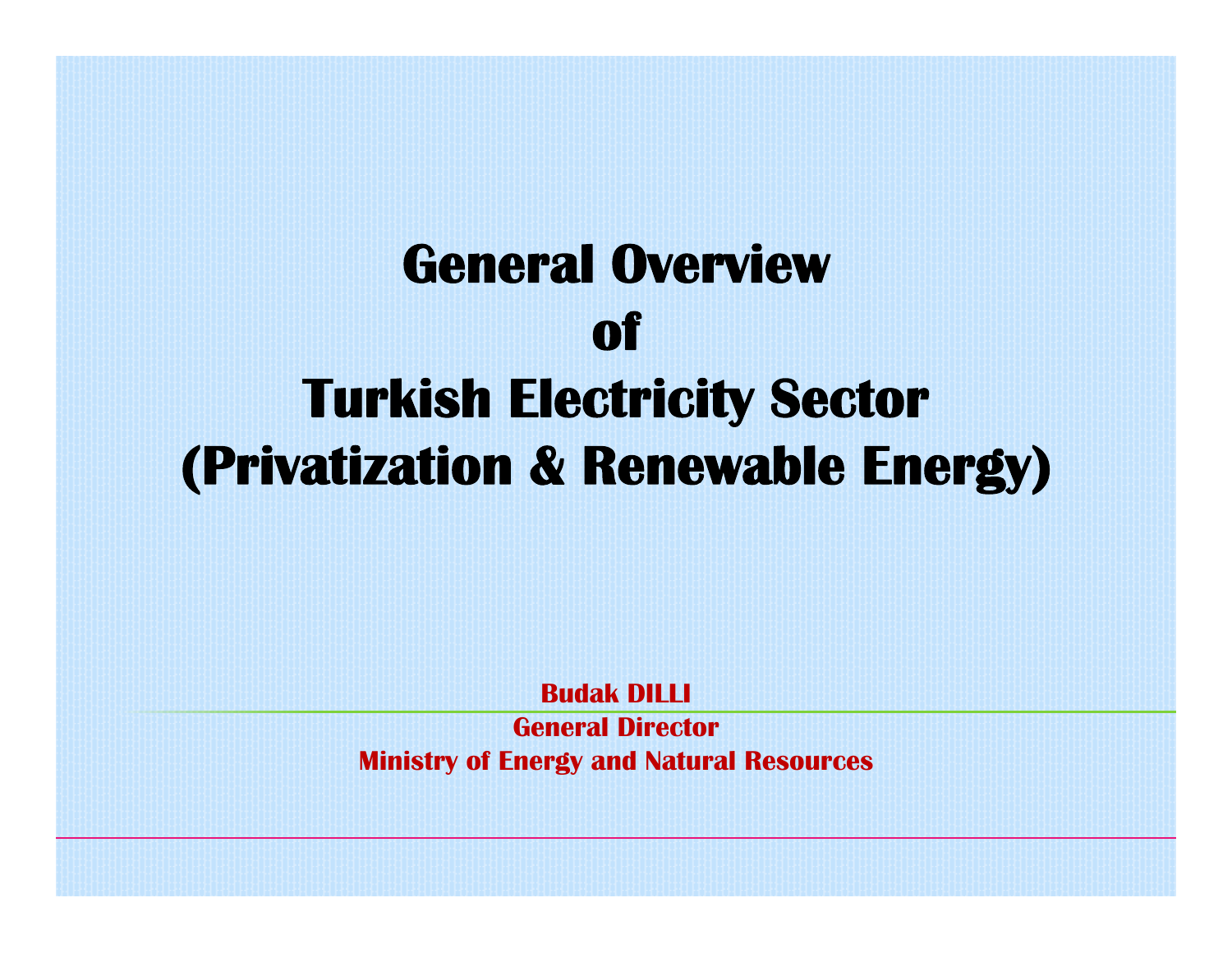## **Electricity Market by figures (2008)**

**Breakdown of installed capacity by generators**

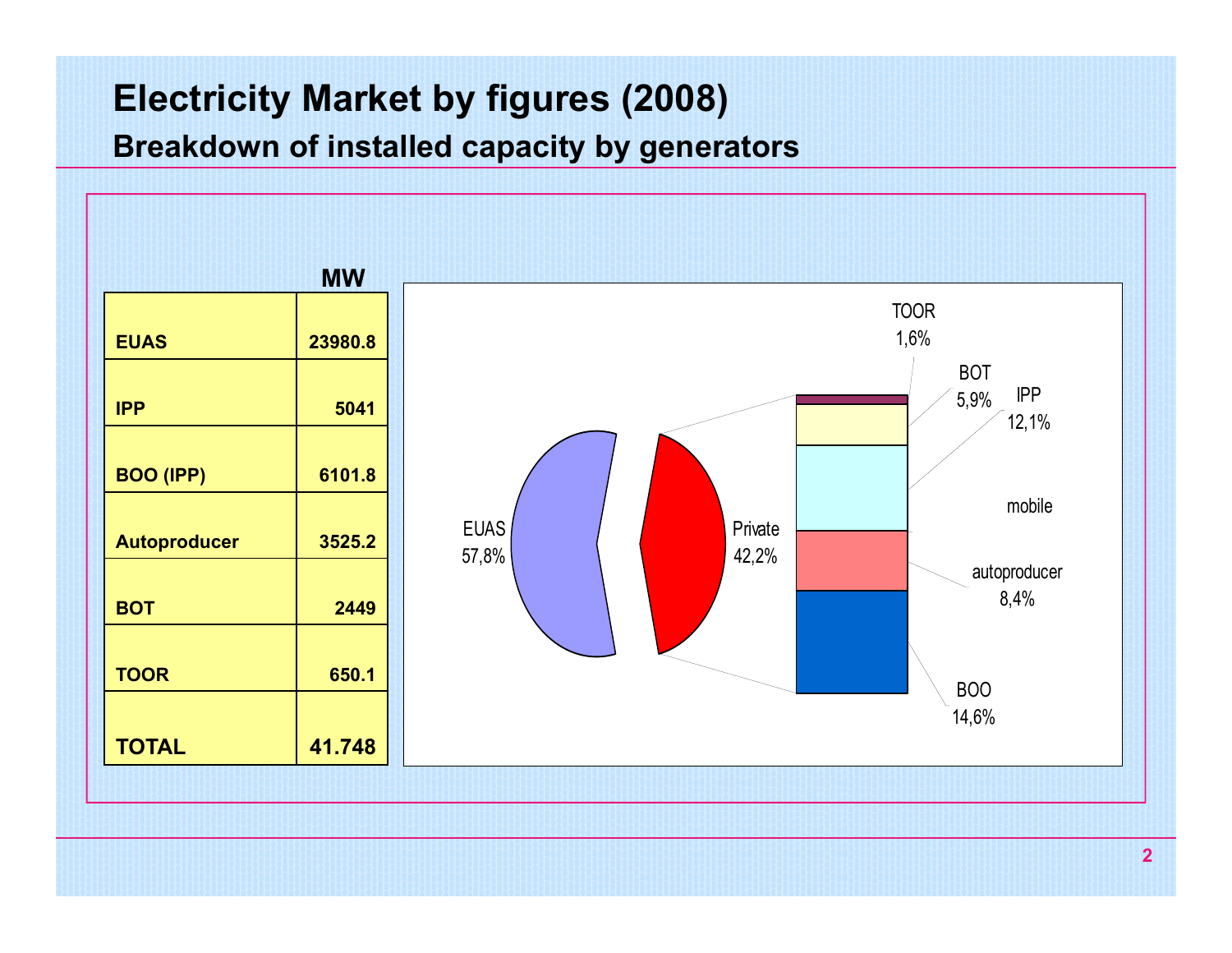## **Electricity Market by figures (2008)**

**Breakdown of electricity generation by generators**

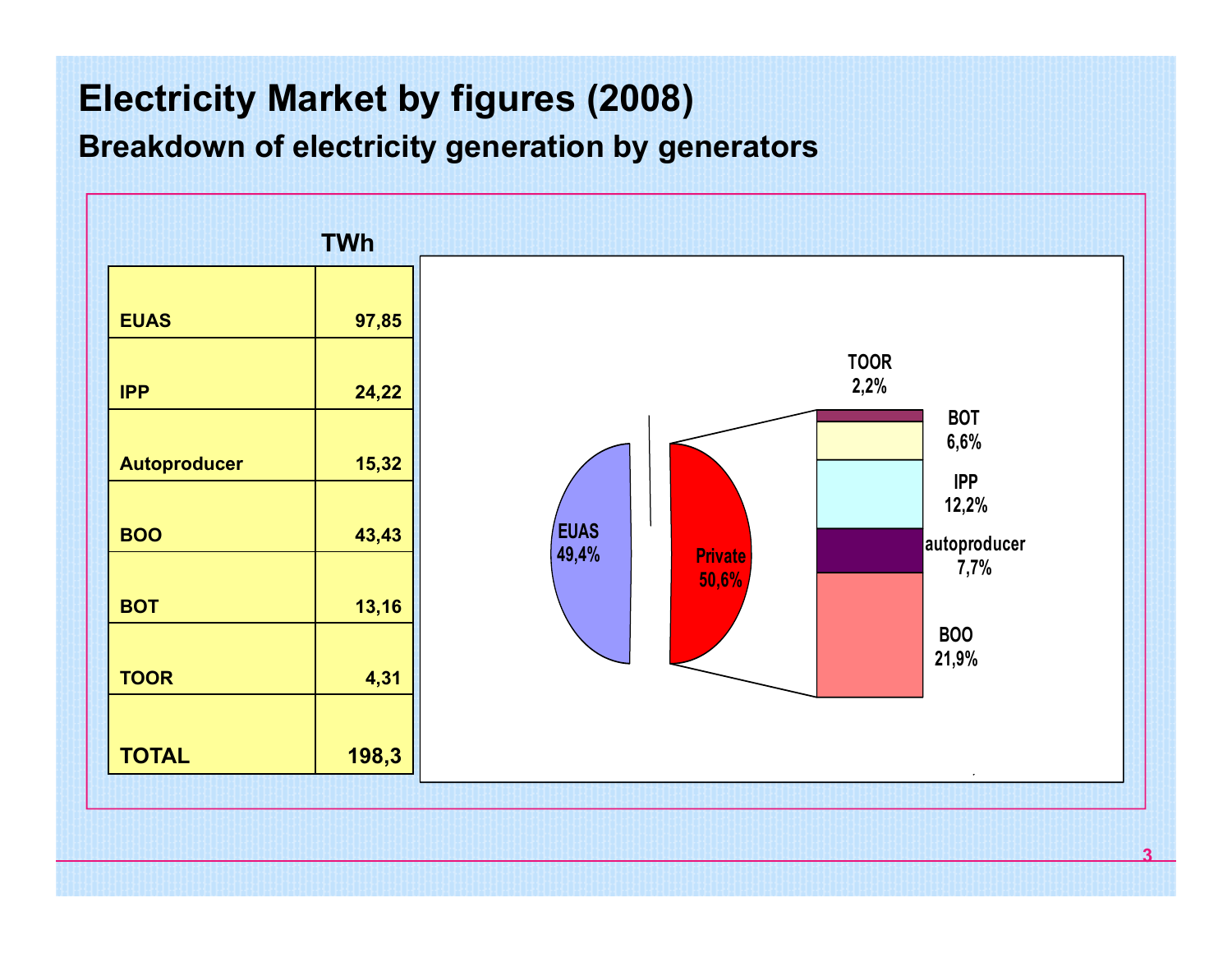# **Electricity Market by Figures "Increasing Share of Private Sector"**

• **Installed Additional Capacity (2003 – 2009)** 

|                | 2003                     | 2004                         | 2005                         | 2006                     | 2007 | 2008  | $2009*$ | <b>TOTAL</b> |
|----------------|--------------------------|------------------------------|------------------------------|--------------------------|------|-------|---------|--------------|
| <b>PRIVATE</b> | 388                      | 569                          | 1183                         | 619                      | 384  | 972   | 950     | 5.065        |
| <b>PUBLIC</b>  | $\overline{\phantom{a}}$ | $\qquad \qquad \blacksquare$ | 795                          | 1.132                    | 301  | 106   | 200     | 2.534        |
| <b>BOO</b>     | 2.911                    | 798                          | $\qquad \qquad \blacksquare$ | -                        | -    | -     |         | 3.709        |
| <b>BOT</b>     | $\overline{\phantom{a}}$ | $\overline{\phantom{a}}$     | 100                          | $\overline{\phantom{0}}$ | -    | -     |         | 100          |
| <b>TOTAL</b>   | 3.299                    | 1.367                        | 2.078                        | 1.751                    | 685  | 1.077 | 1150    | 11.408       |

**\* First 5 months**

•**TOTAL NEW GENERATION LICENCES ISSUED BY EMRA: >37 000 MW**• **MORE THAN 12000 MW EXPECTED BY 2014**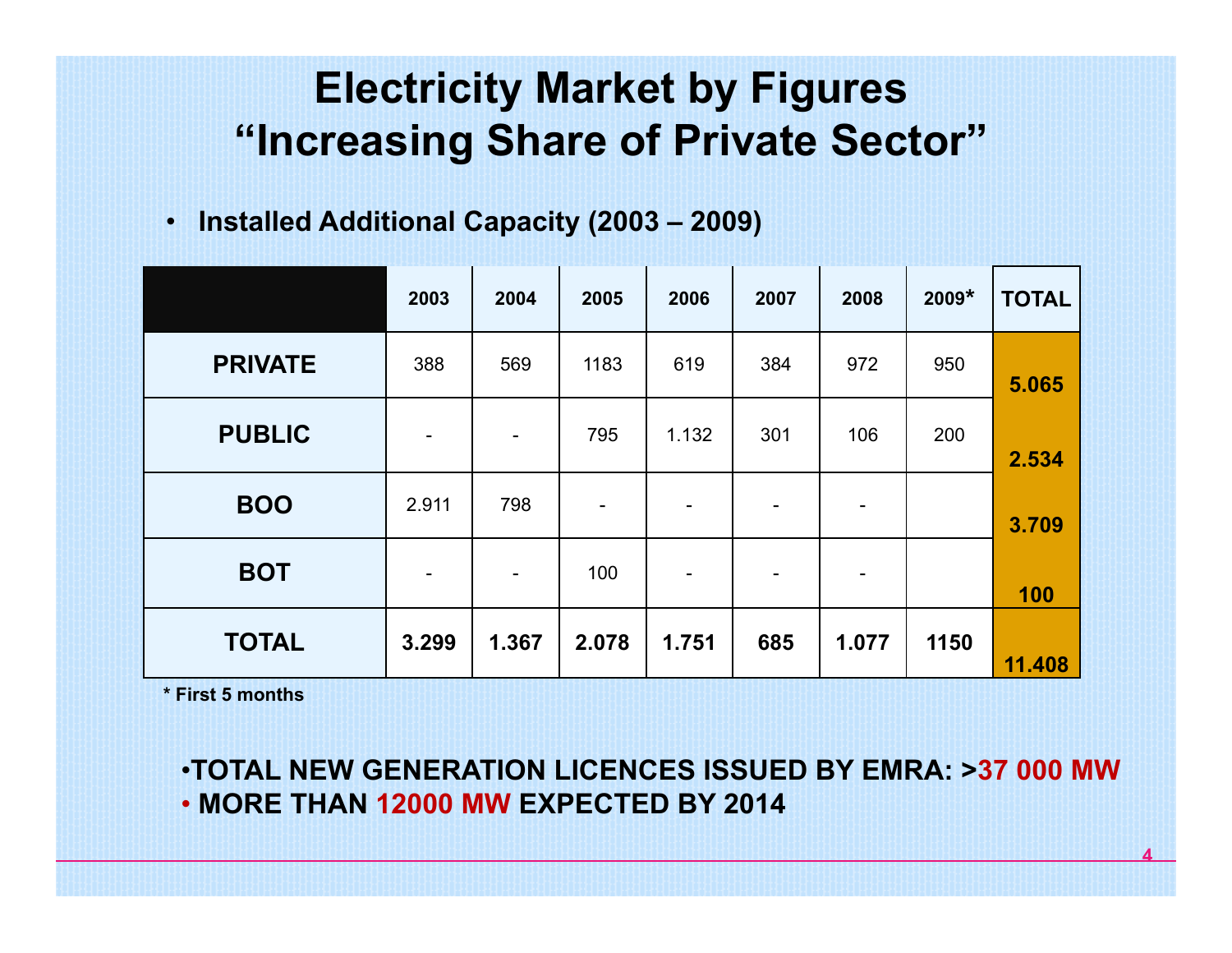# **PRIVATIZATION of STATE-OWNED DISTRIBUTION AND GENERATION**

#### **AIM:**

•CREATE A COMPETITIVE LIBERAL ELECTRICITY MARKET•PRIVATE INVESTMENT FOR NEW GENERATION CAPACITYAND DISTRIBUTION SECTOR•INCREASE THE EFFICIENCY IN DISTRIBUTION AND GENERATION

#### **STRATEGY**:

•CREATION OF A RELIABLE AND STRONG DISTRIBUTION AND RETAIL SECTOR IS NECESSARY IN ORDER TO GIVE CONFIDENCE TO INVESTORS FOR THE NEW GENERATION INVESTMENTS.

•PRIVATIZATION SHALL START FROM DISTRIBUTION SECTOR•GENERATION PRIVATIZATION AFTER PRIVATIZATION OF SOME DISTRIBUTION REGIONS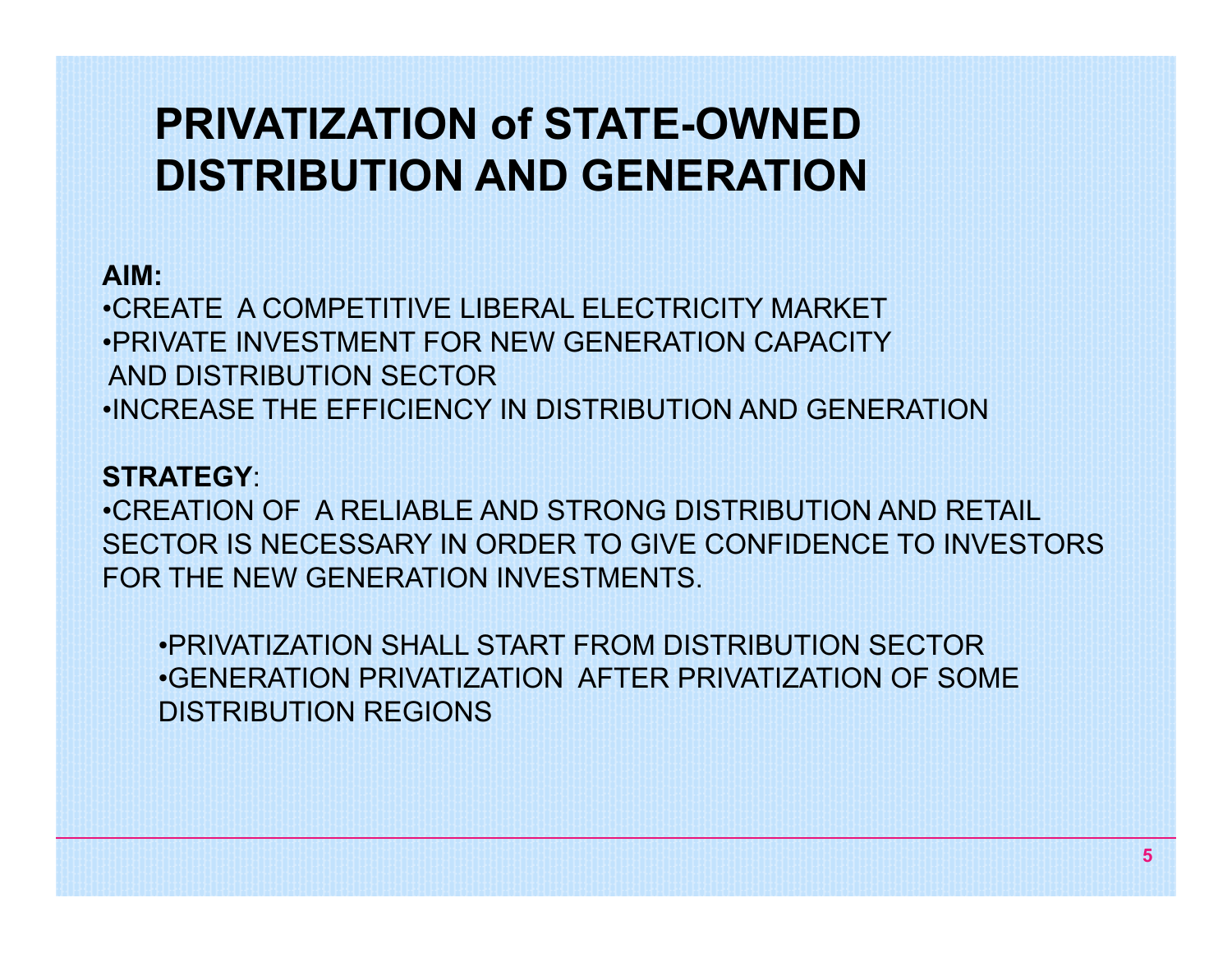•**Privatisation method of Distribution Companies is block sale of 100% of shares in electricity distribution companies**

• **The tender procedure for the privatization of the following 4 electricity distribution companies are finalized:**

- **⊦** Başkent Electricity Distribution Inc. → Transferred
- **Sakarya Electricity Distribution Inc. → Transferred**
- **- Meram Electricity Distribution Inc.** Î **to be transferred**
- **- Aras Electricity Distribution Inc.** Î **to be transferred**

• **Additionally, according to existing contracts signed before Electricity Market Law**

- **Menderes Electricity Distribution Region** Î **Transferred**
- **Akedas Electricity Distribution Region** Î **to be transferred**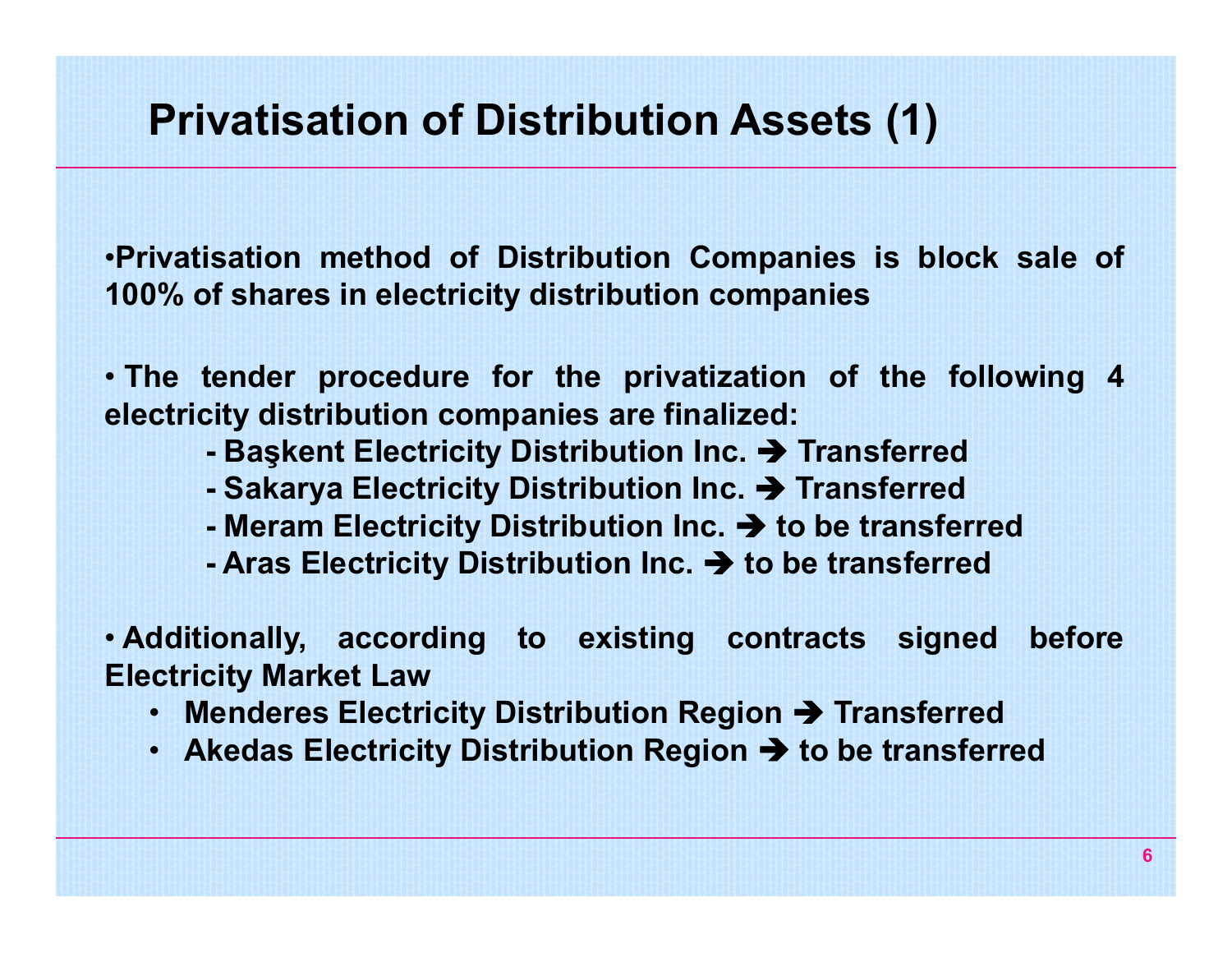# **Privatisation of Distribution Assets (2)**

| (2008)                      | Consumption<br>(billion kWh)                    | <b>Number of customers</b><br>(million) |
|-----------------------------|-------------------------------------------------|-----------------------------------------|
| Başkent Dist.Inc.           | 12,2                                            | 3,0                                     |
| Sakarya Dist.Inc.           | 9,4                                             | 1,3                                     |
| <b>Menderes Dist.Inc.</b>   | 6,0                                             | 1,5                                     |
| Meram Dist.Inc.             | 6,4                                             | 1,53                                    |
| Kayseri ve Civarı Dist.Inc. | 2,4                                             | 0,52                                    |
| Aras Dist.Inc.              | 2,3                                             | 0,73                                    |
| <b>TOTAL</b>                | 38,7                                            | 8,58                                    |
|                             |                                                 |                                         |
|                             | % 23,4 of<br>distribution sector<br>consumption | % 29,6 of all<br>customers              |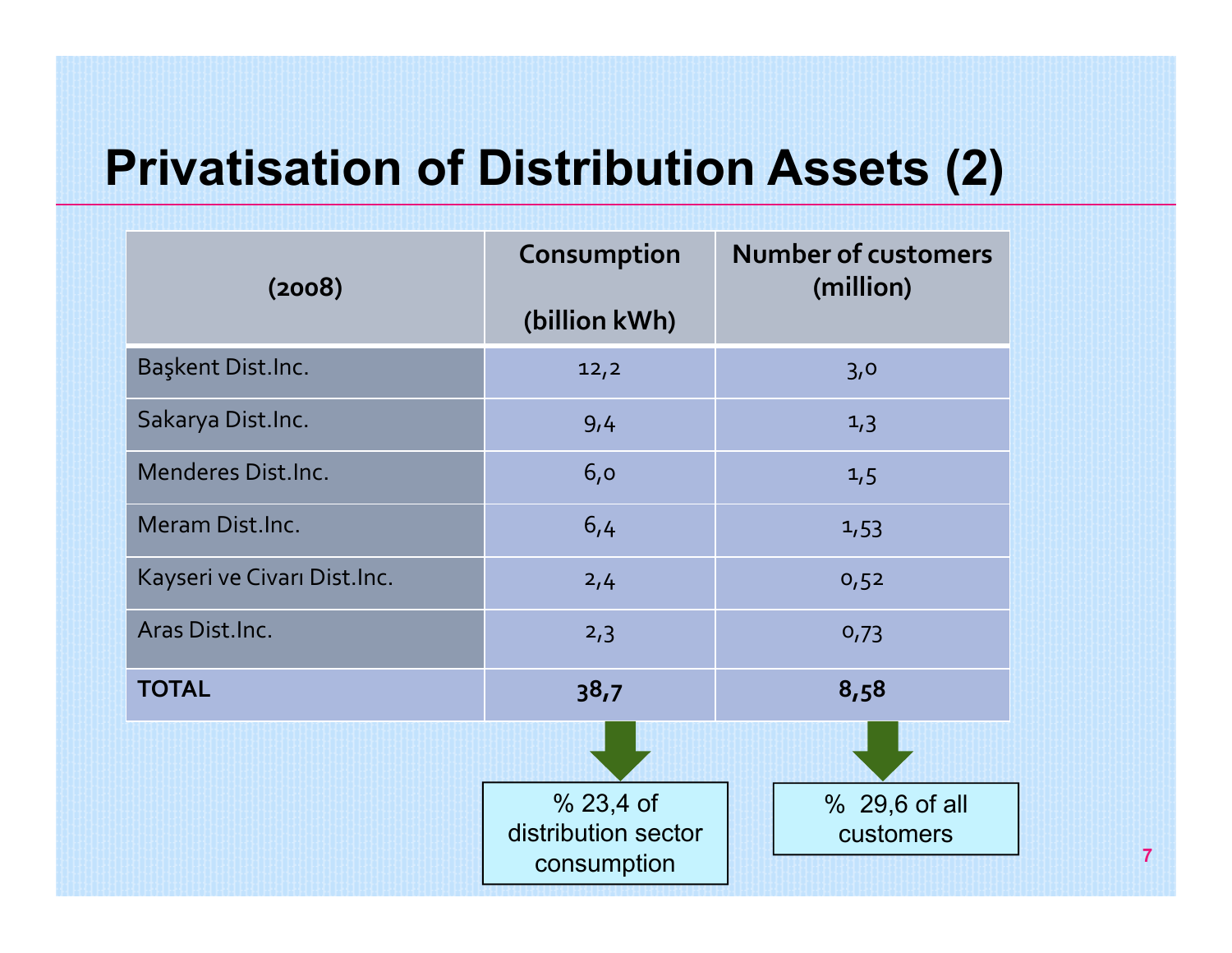# **Privatisation of Distribution Assets (3)**

• Deadline for the submission of bids for the privatization of the following 3 **electricity distribution companies is October 20, 2009:**

- **- Coruh Electricity Distribution Inc.**
- **- Osmangazi Electricity Distribution Inc.**
- **- Yesilirmak Electricity Distribution Inc.**

**Electrical Energy Market and Security of Supply Strategy Paper**

Î **Privatization of significant portion of distribution companies by the end of 2010**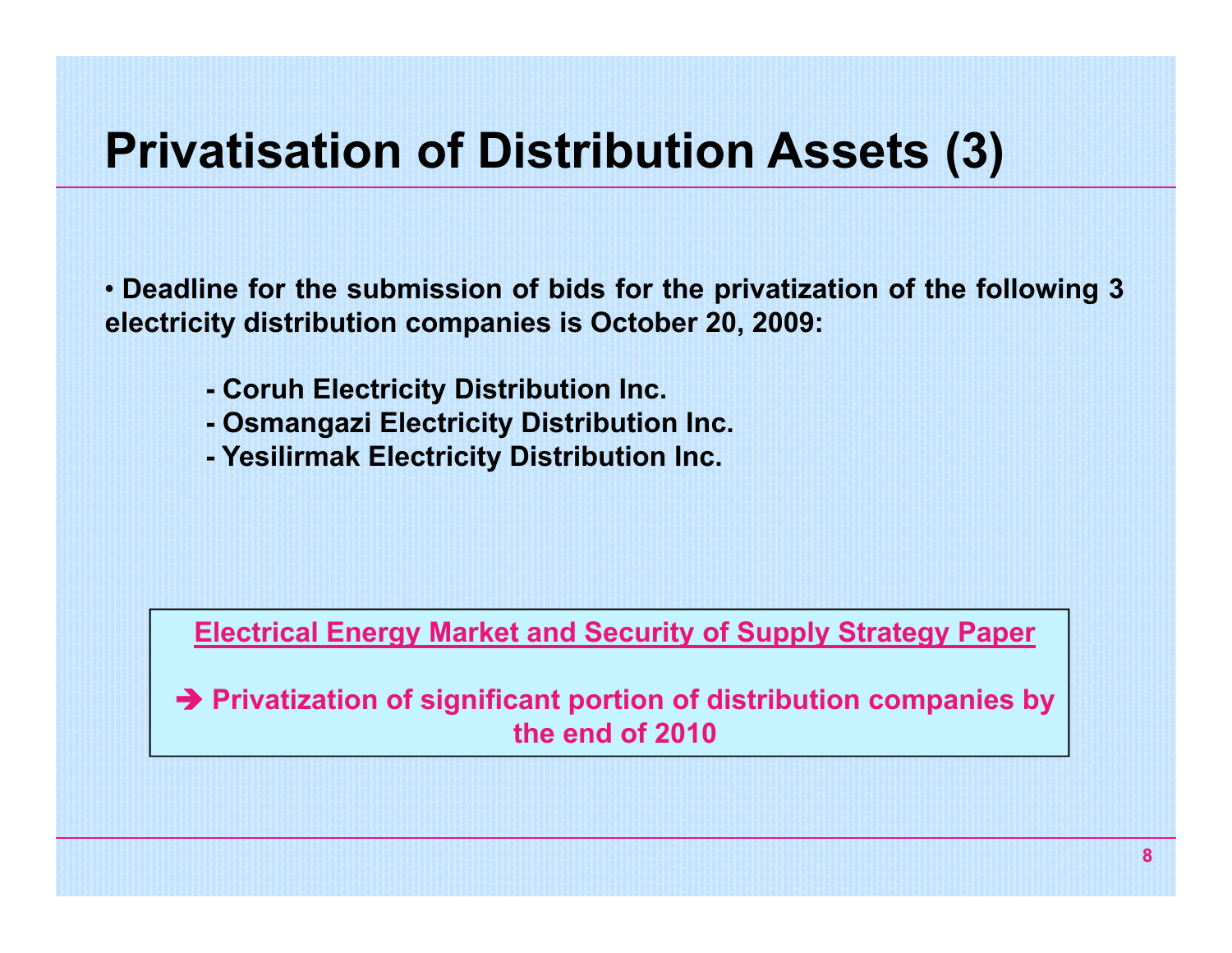# **Distribution Regions**

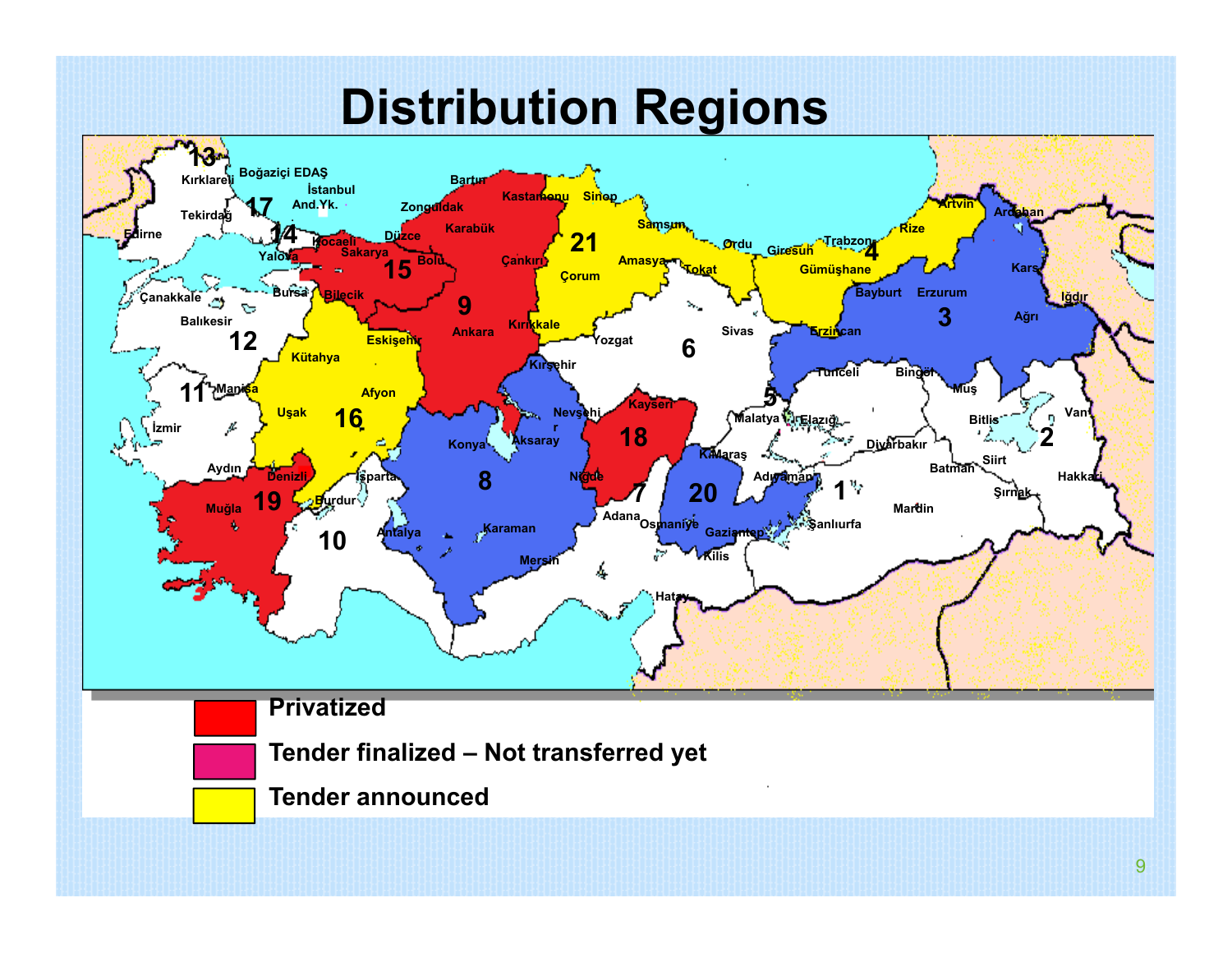# **Privatisation of Generation Assets**

- **Strategy** Î **to privatize significant portion of state owned generation assets (mainly Thermal Power Plants)**
- •**6 Portfolio groups determined.**
- **Privatization of 9 small generation plants (totally 140 MW) finalized.**
- **Privatization Administration hired Technical & Legal Consultants**
- **Methodology and program to be determined.**
- **Legal and technical studies will be finalized in 2009**

**Electrical Energy Market and Security of Supply Strategy Paper**

Î **Activities for the privatization of generation assets will start in 2009**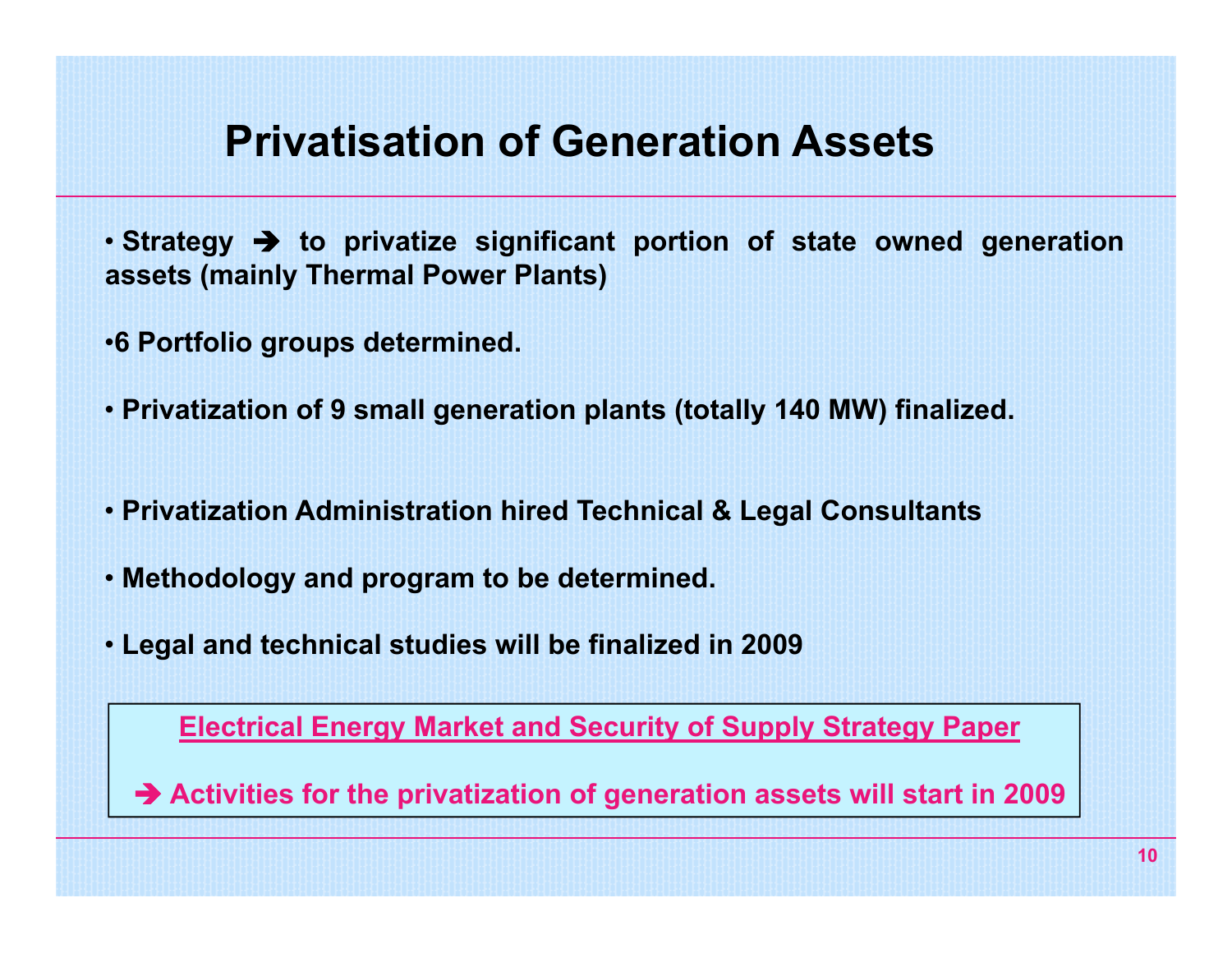## **RENEWABLE ENERGY**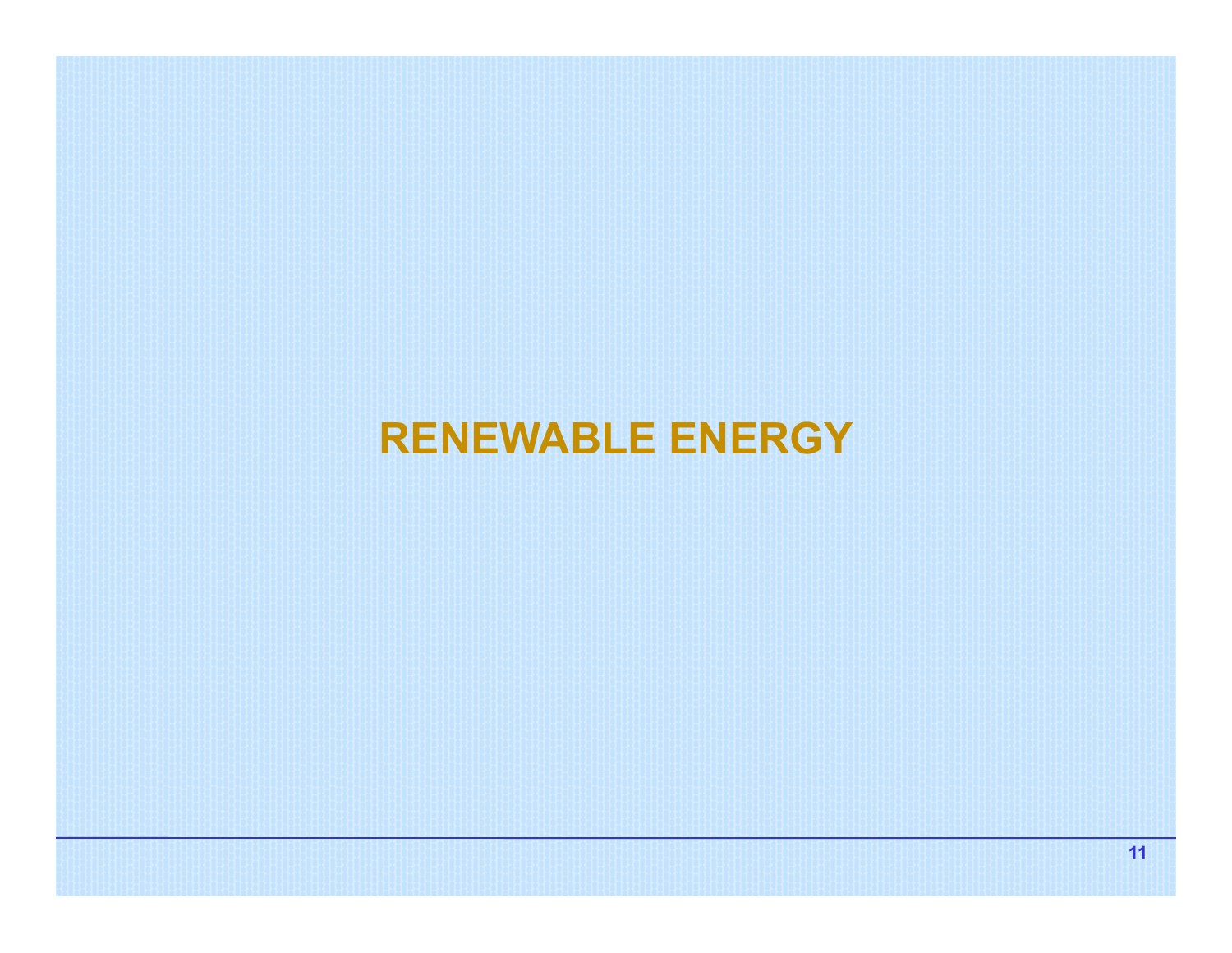## **Electricity Market by figures (2008)**

#### **Breakdown of installed capacity by resources**

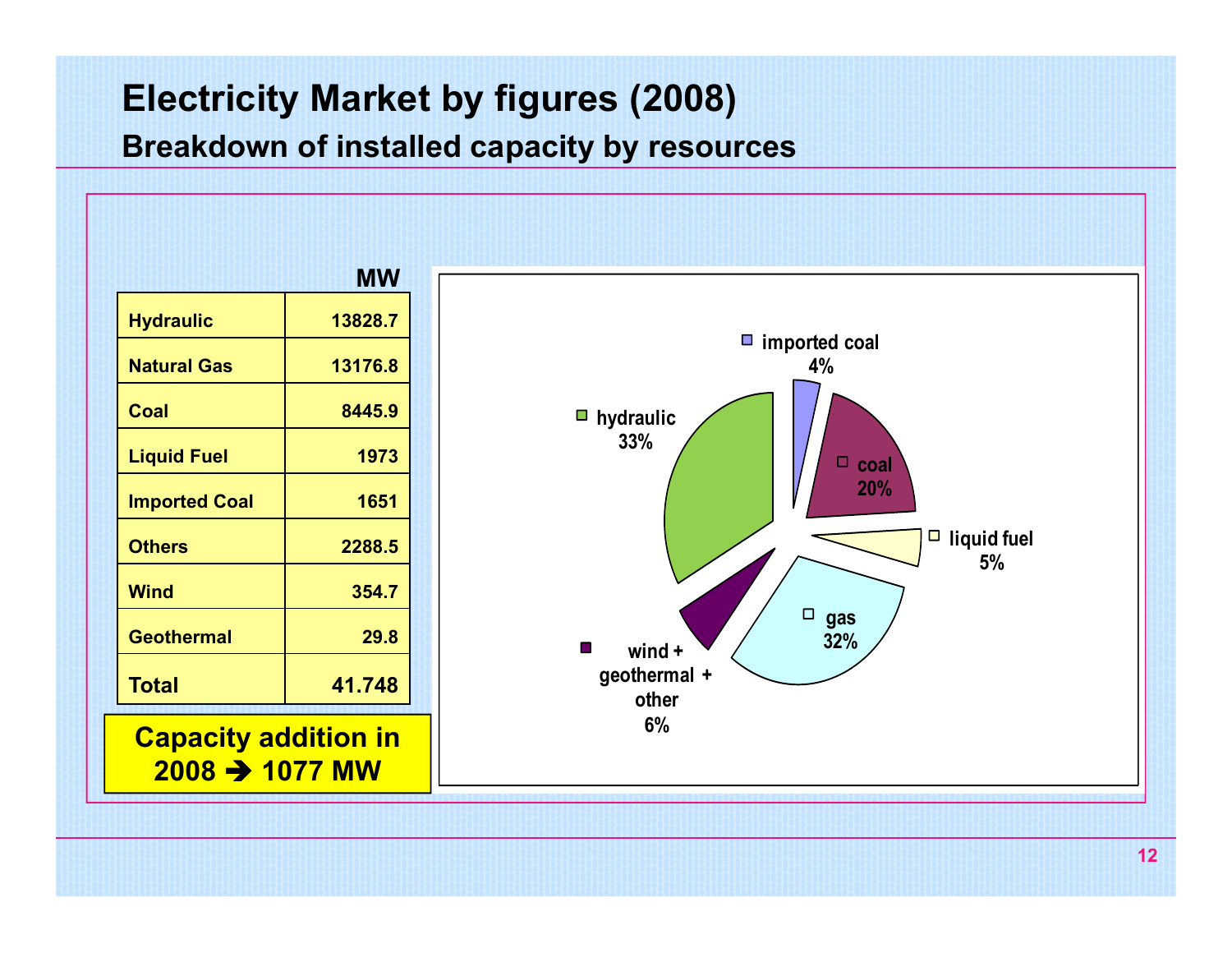## **Electricity Market by figures (2008)**

**Breakdown of electricity generation by resources**



**TWh**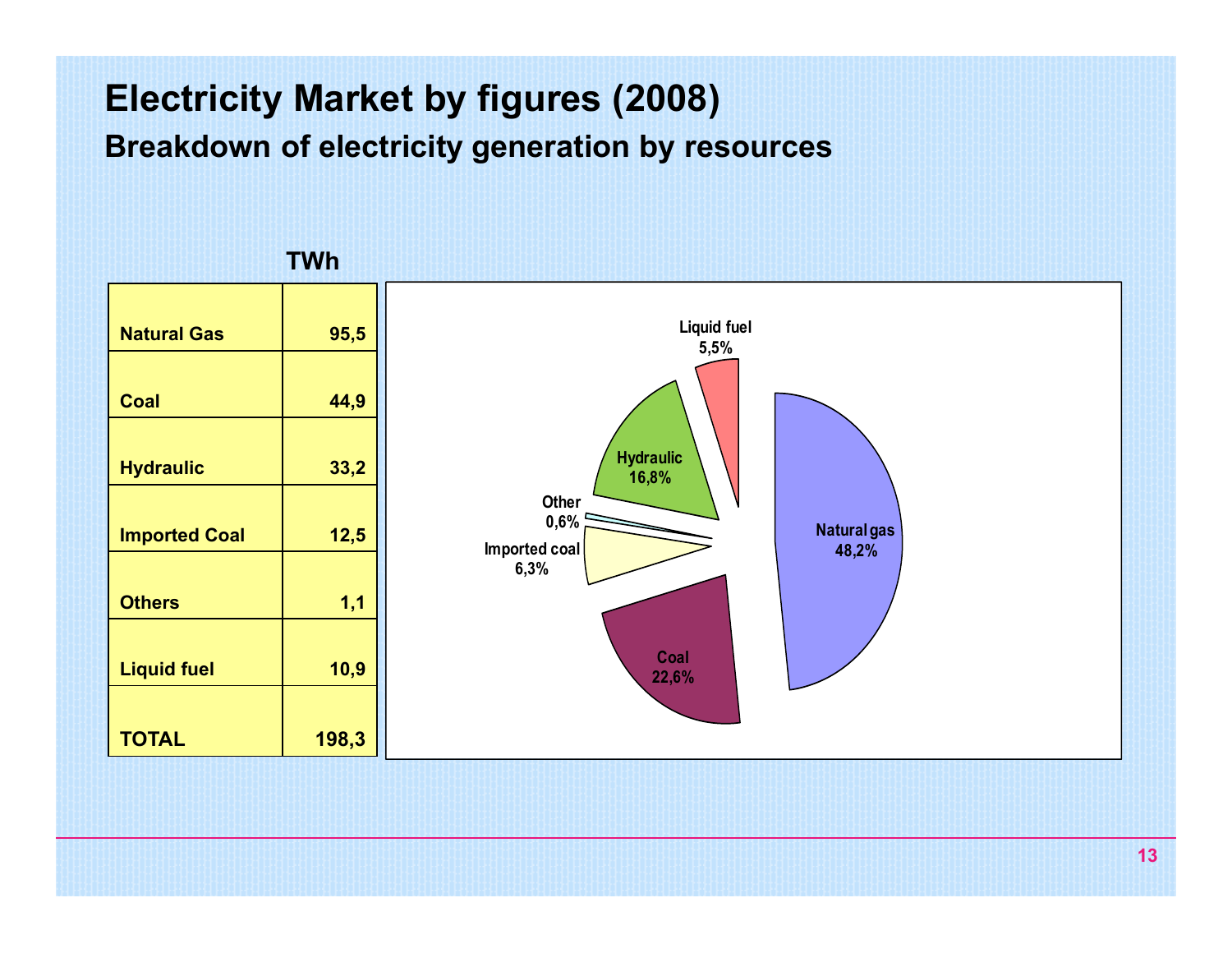### **Renewable Energy Sources Potential and Assets (2008)**

| <b>Source</b>    | <b>Potential</b>               | <b>Under Construction</b><br>(MW) | <b>Under Operation</b><br>(MW) |
|------------------|--------------------------------|-----------------------------------|--------------------------------|
| <b>Hydraulic</b> | 130 000 GWh/y                  | 9 4 0 0                           | 13852                          |
| <b>Wind</b>      | 48 000 MW                      | 488                               | 425                            |
| Solar            | <b>32.6 MTOE</b>               |                                   |                                |
| Geothermal       | <b>600 MWe</b><br>(31 500 MWt) | 64                                | 30                             |
| <b>Biomass</b>   | <b>8.6 MTOE</b>                | 24                                | 63                             |
|                  |                                |                                   |                                |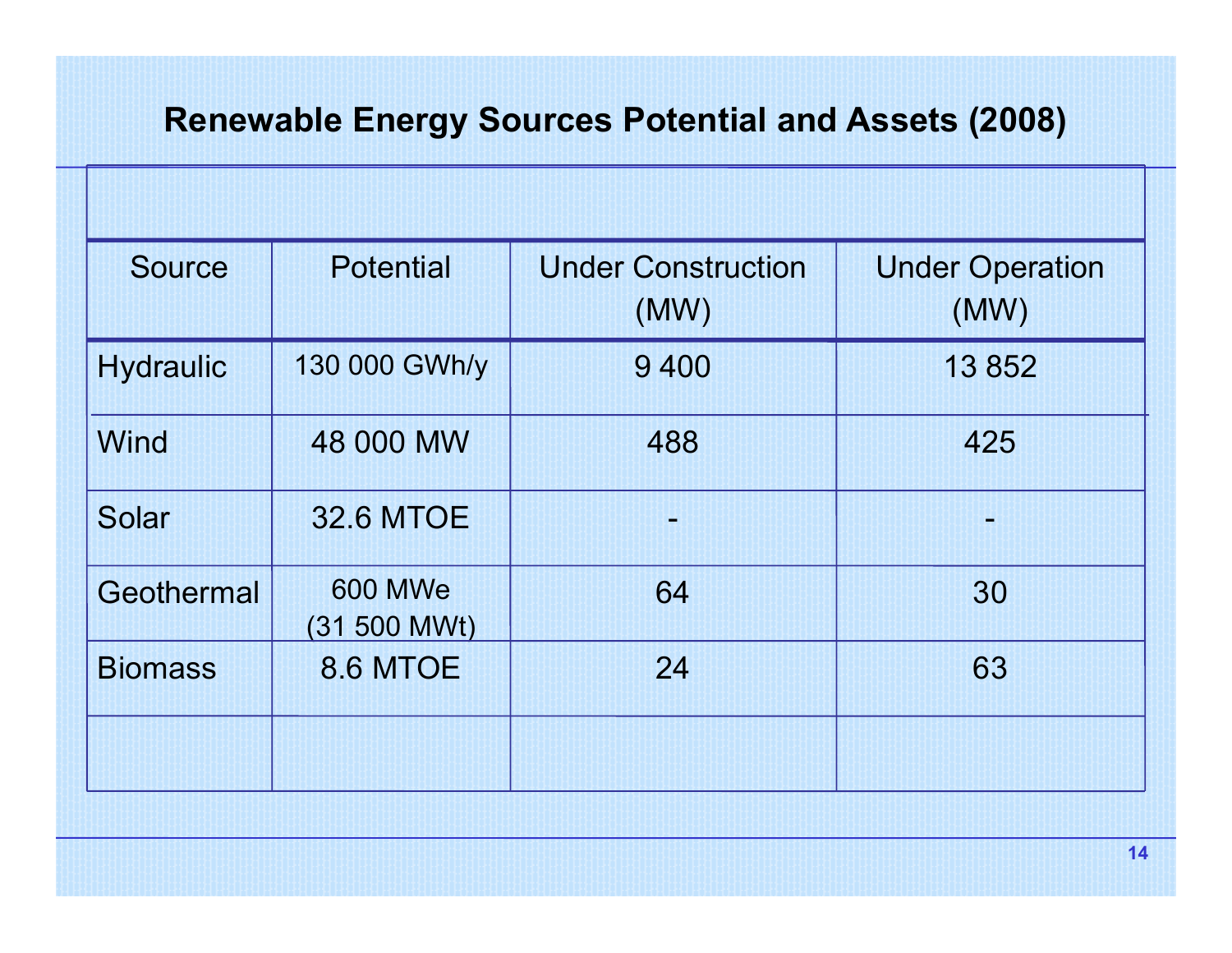#### **Renewable Generation Licenses (April 7, 2009)**

| <b>Sources</b>        | <b>Projects</b> | <b>Capacity (MW)</b> |
|-----------------------|-----------------|----------------------|
| <b>Hydraulic</b>      | 490             | 11 940               |
| <b>Wind</b>           | 93              | 3 3 6 3              |
| Geothermal            | 5               | 47                   |
| <b>Gas From Waste</b> | $\overline{4}$  | 34                   |
| <b>Biogas</b>         | 7               | 14                   |
| <b>Biomass</b>        | $\overline{2}$  | 6                    |
| <b>Total</b>          | 601             | 15 4 04              |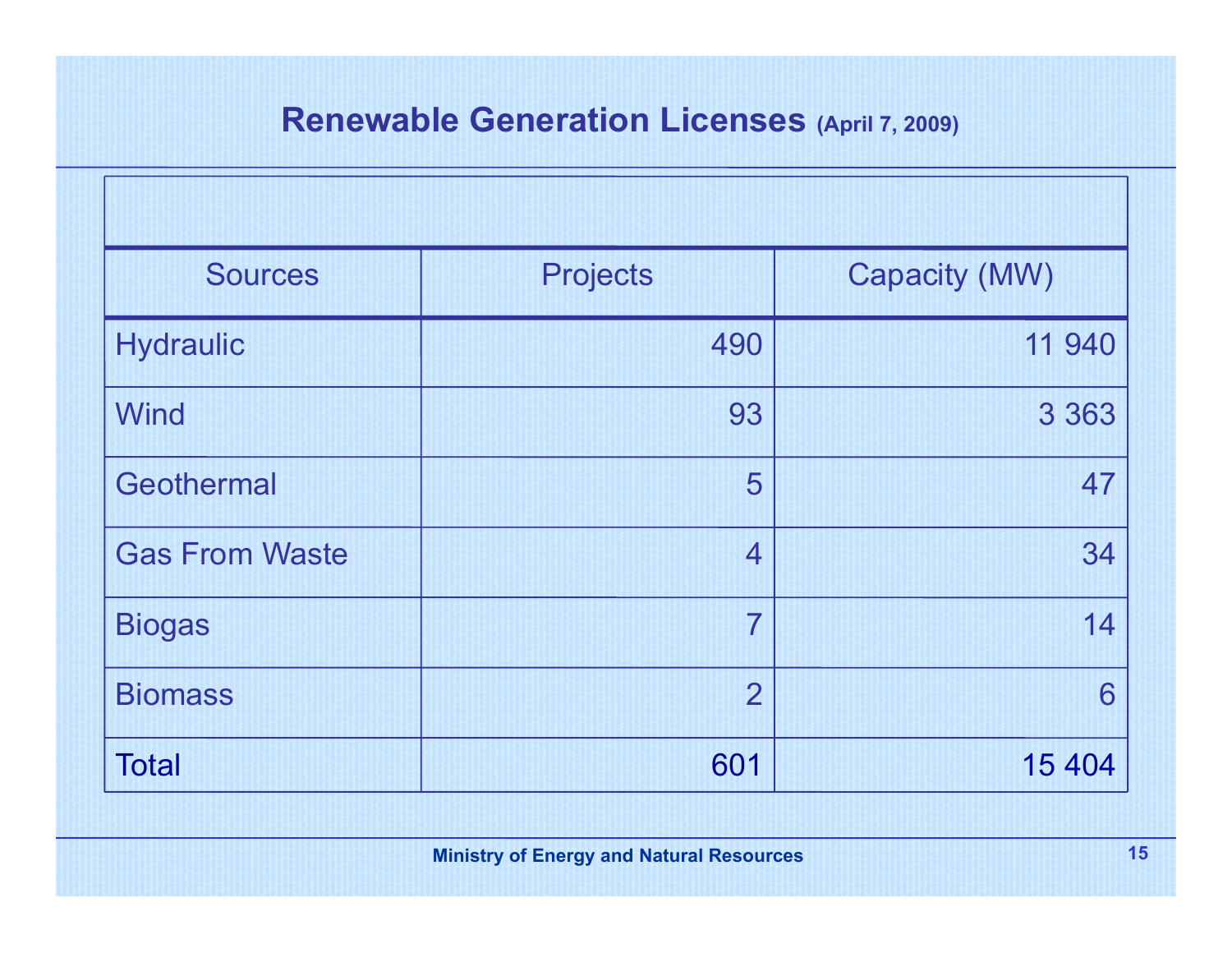# **Renewable Targets**

Turkey aims at utilization of renewable and energy potential in <sup>a</sup> costeffective manner.

**According to the Strategy Paper (2009), targets by 2023 are**;

- ¾**30%** of total electricity production from **renewable energy**
- ¾Utilization of all economically usable hydropower potential for electricity generation
- ¾**20 000 MW** wind installed capacity
- ¾**600 MW** geothermal installed capacity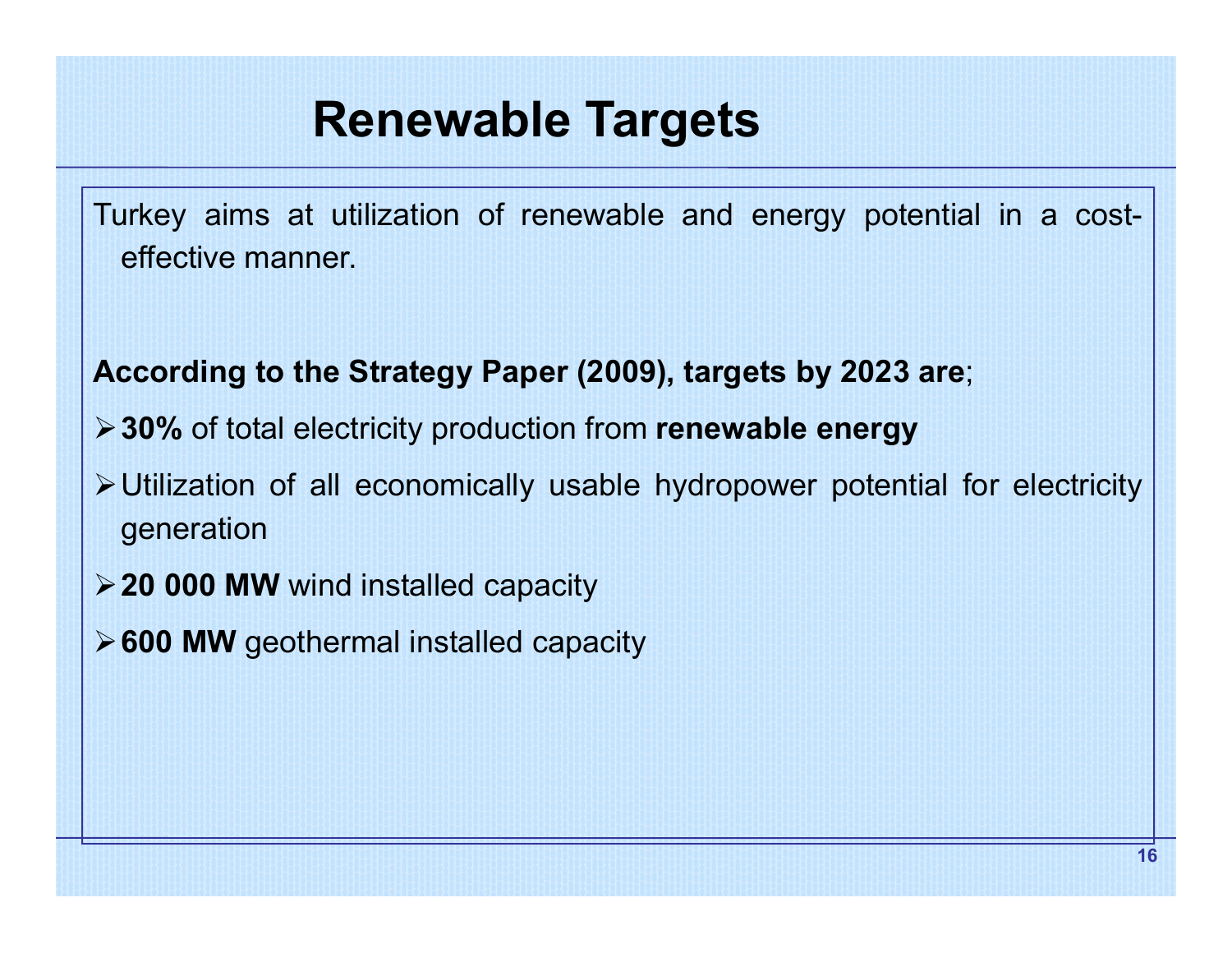# **Renewable Targets (Con't)**

### ¾**Solar**

The aim is to expand the utilization of solar energy for generating electrical energy in Turkey.(Draft Amendments to the Renewable's Law)

### ¾**Other Renewables**

The production planning will be prepared depending on technological improvements, laws and regulations and advances in utilization of other renewable energy.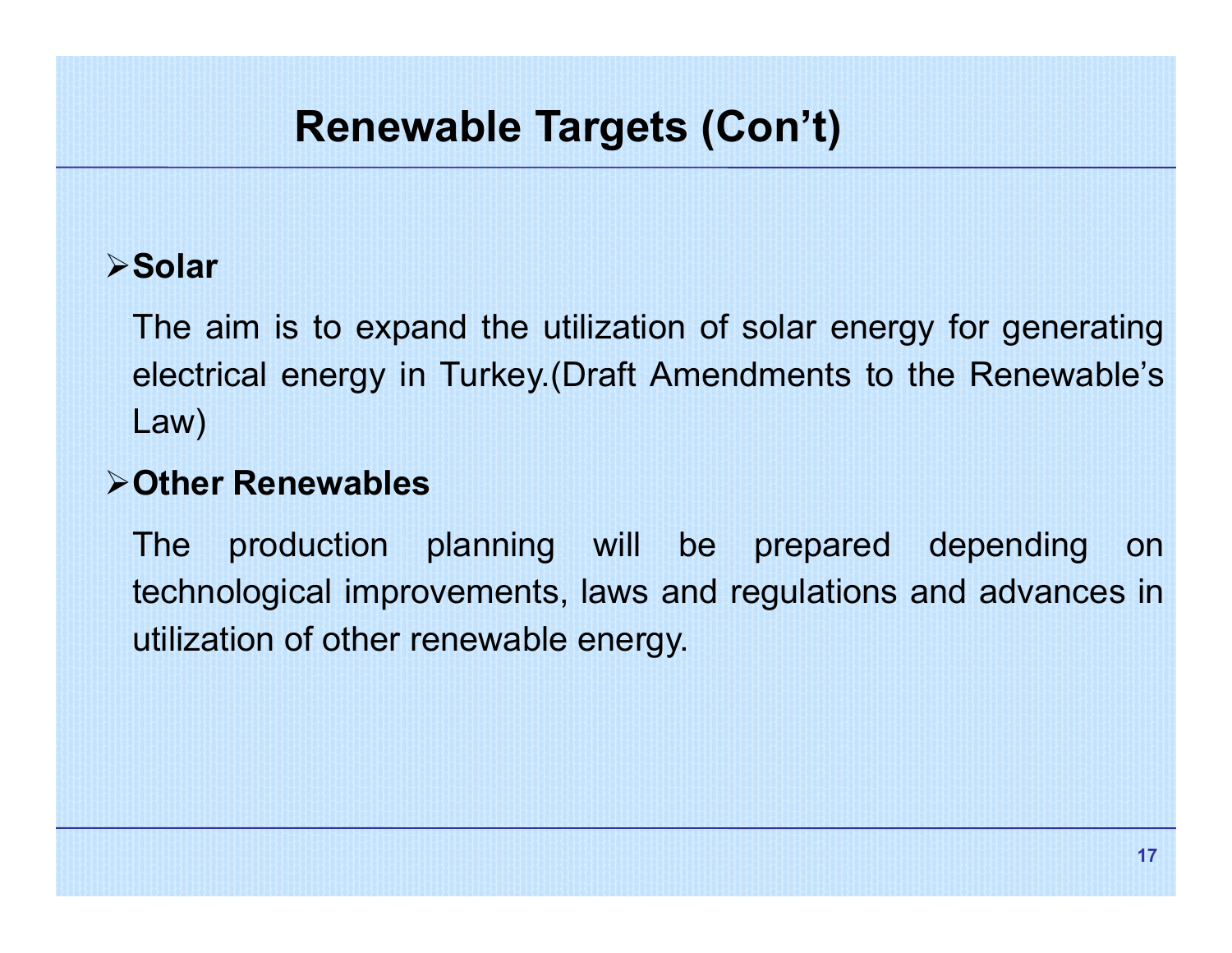### **PROSPECTS FOR GENERATION PORTFOLIO**

#### **"FURTHER DIVERSIFICATION"**



Projections for Installed Capacity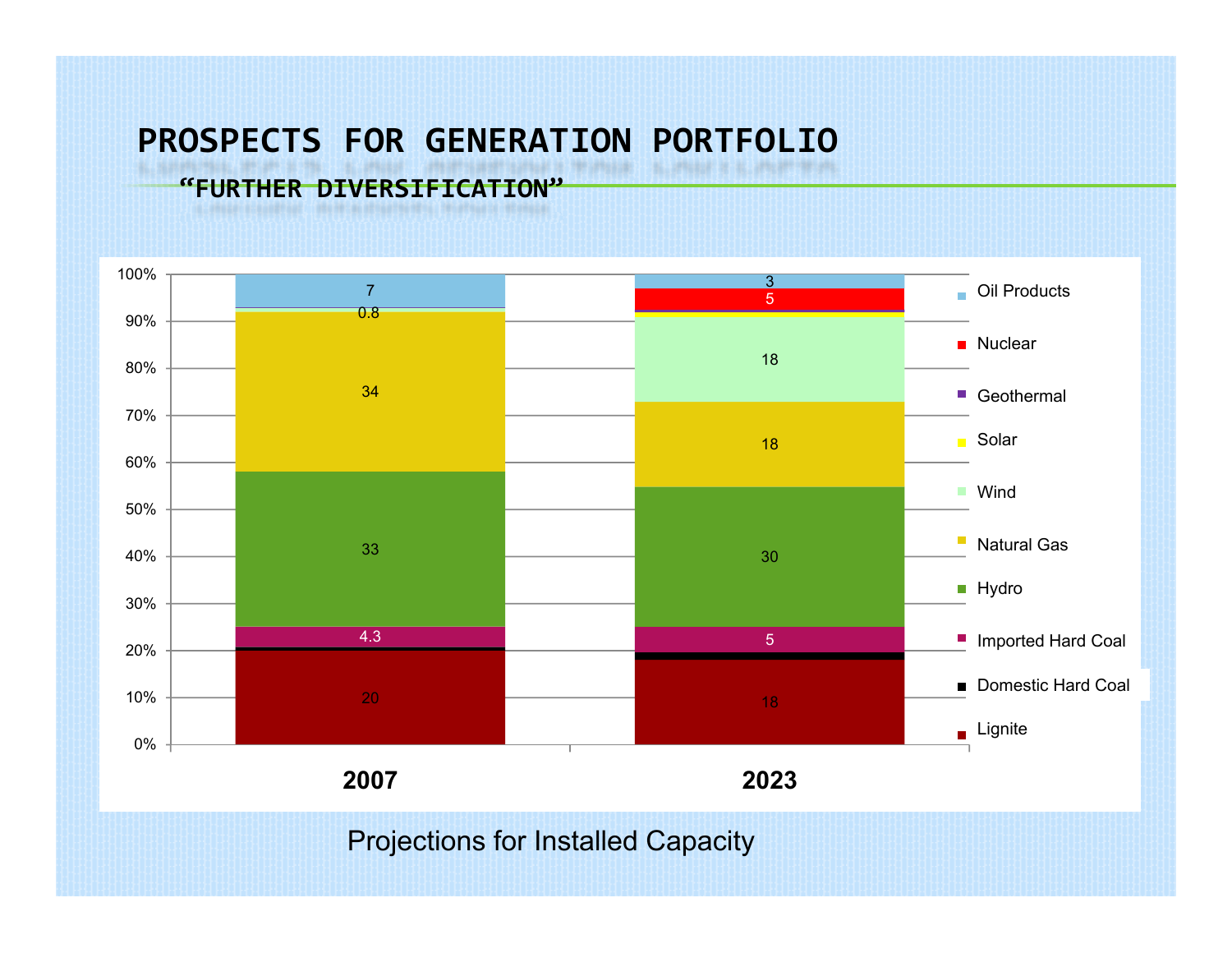## **Law for the Utilization of Renewable Sources for Electricity Generation**

- **Law No:5346** on Utilization of Renewable Energy Resources for the Purpose of Generating Electrical Energy
- • This law includes some important incentives for renewable sources. There exist additional promotions and incentives in the Electricity Market Regulation for the renewable energy sources.

New Amendmends :

- • Different feed-in tariffs will be applied for each type of renewable energy source,
- •Higher tariff levels,
- •Simpler trade mechanism "renewable pool"
- • Additional support in Cape electro-mechanical equipment is manufactured in Turkey
- •Under Discussion in Parliament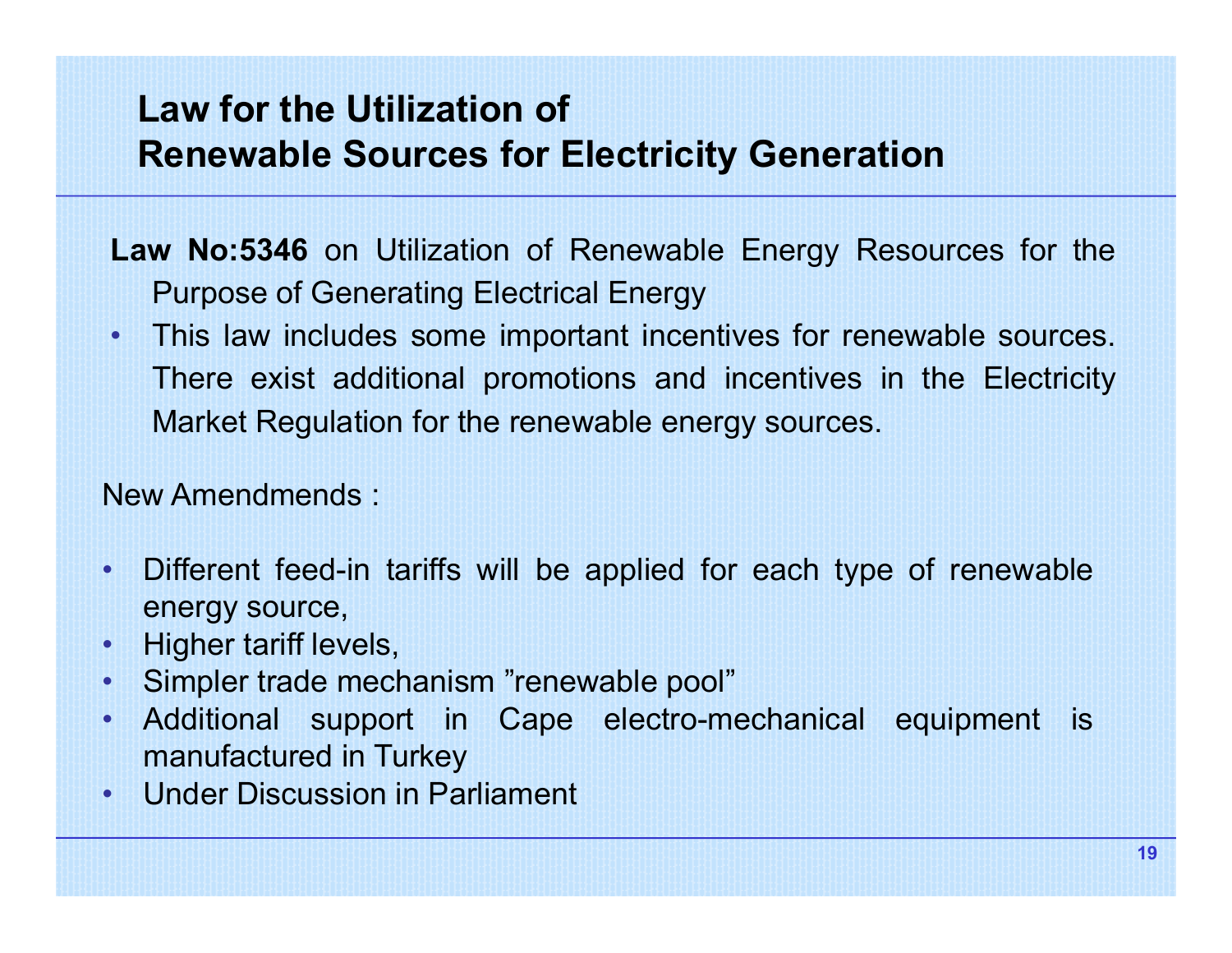# **Other Supports for Renewable Energy**

#### **World Bank Loan**

•Renewable energy project by World Bank aiming to supply 200 million USD loan

•Up to now, this loan were used for 21 projects with total installed capacity of 585 MW.

• **New World Bank Loan: 500 million USD +100 million USD from Clean Technology Fund. Investment Plan and project approved, to be used this year for renewable and energy efficiency projects of private sector.**